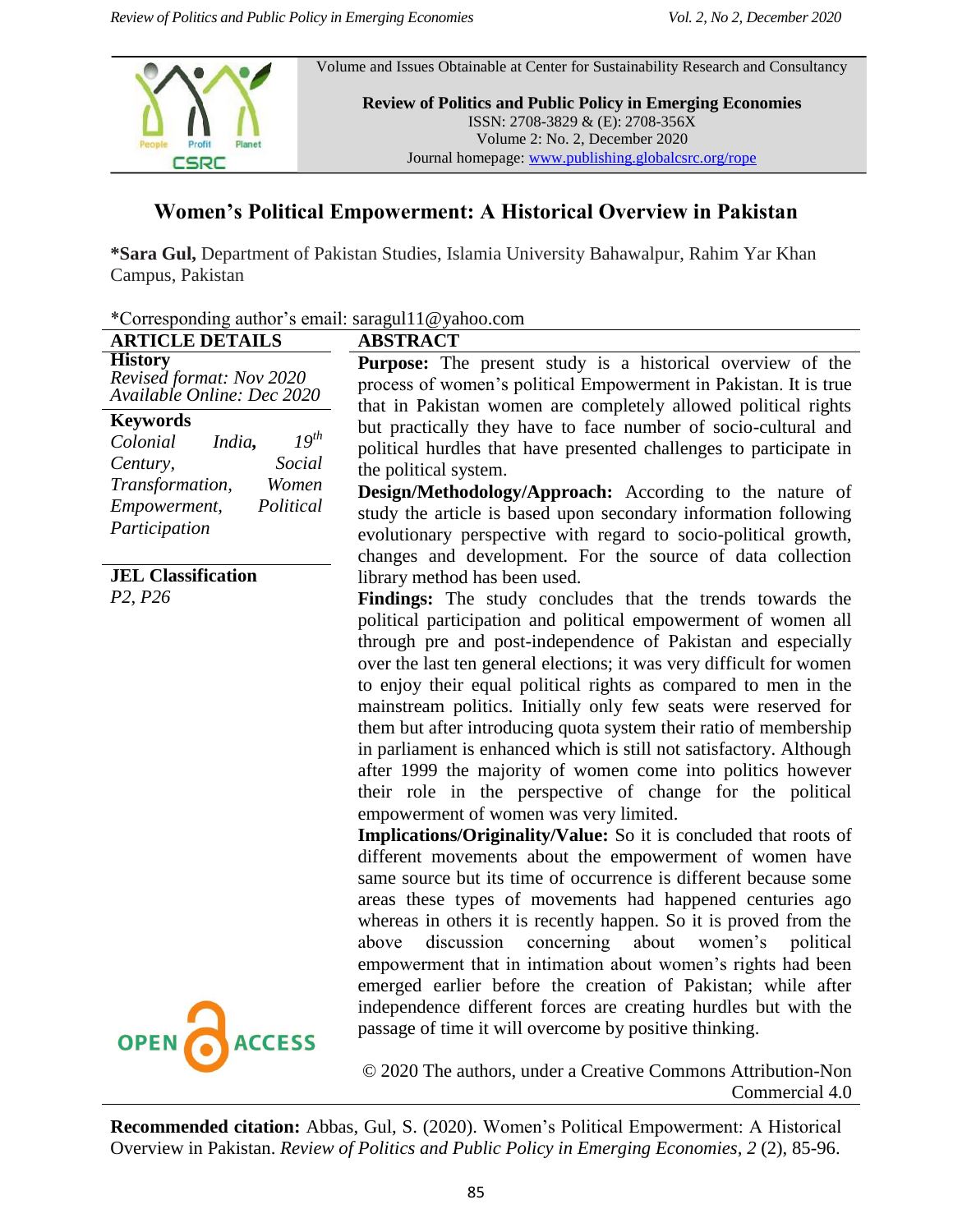#### **Introduction**

To understand the concept of women's political empowerment in Pakistan we will have to visit the process of social transformation during the colonial period and chain of development which progressively provided somewhat open space for Muslim women in their domestic and public lives. The enhancement of awareness level among the Indian Muslim women and various movements for their emancipation were not an outcome of any accident of chance rather than it was planned, calculated and sustained process while through different stages; hence it is difficult to examine the nature of Muslim society in general and Muslim women in particular without understanding the said chains of development. In that context the response of Muslim society and Muslim women vis-à-vis these changes and challenges in the period preceding the creation of Pakistan.

### **Social Transformation and Political Empowerment of Women during Colonial Period**

The second half of the  $19<sup>th</sup>$  century witnesses some positive change accruing in the Indian society when several Hindu and Muslim reformists started speaking about women's rights especially related to issues of woman "infanticide, polygamy, child marriage, sati, veil (Purdah) and restrictions on the women education". They believe that social change cannot be affected unless women are provided equal opportunities to participate (Forbes & Forbes, 1999:18). The enactment prohibiting the exaction of sati in 1829 and passage of Widow Remarriage Act (WRA) in 1856 giving them the legal rights to remarriage while they outcome of various campaigns launched by these reformists (Sen, 2000:13) The period between1869 to 1892 was quite significant in the context of women's rights. In response to the women's struggle against the old traditions restricting women's empowerment. The British government introduced various customary laws Related to Indian culture and civilization like the "Divorce Act", "Female Infanticide Act", the "Special Marriage Act" , the "Married Women's Property Act", the "Guardians and Wards Act and the Marriage Validation Act" of 1869, 1870, 1872, 1876, 1890 and 1892 respectively (Mumtaz & Shaheed, 1987:37-39), whereas in 1885 a school "Anjuman-e-Himayate Islam" (A Society for the promotion of Islam) became established in Lahore; the main objective of this school was not only the protection of Muslim tradition but also gave the concept that education is more essential for Muslim women, this school played a vital role in the educational development of women (Patel, 2010:9).

### **Transformation Period 1886-1917**

The period from 1886 to 1917 was considered as the most transformational for Muslim women because those women who belong to elite class or well families were not only getting modern education but also gradually taking part in politics and raised their voices for socio-political equality of women. Although during this period a strong position against this change came from some conservative and traditional Muslims elements nevertheless for the protection of women's right a great number of different schools and organizations were established in sub-continent (Khan, 1999:42). Sir Syed Ahmad khan was the only one who convinced the Muslims that the way of success and prosperity laid through acquiring western/modern education, surely bringing the advantage of employment in government and other professions and ultimate continued access to political power. On the other side Hindus were very clever they immediately adopted modern culture and education for the good-well of British Government. But initially Sir Syed Ahmad khan also did not take attention to women's related issues including education, because at that time he might have believed that education for women was not important. Nevertheless, the transformative movement of this century gave a new vision of thought that an educated women may want to play a positive role in social awakening and economic development of subcontinent. That's why in 1886 at Lahore during Mohammadan Educational Congress (MEC) first time a resolution was presented by Sheikh Abdullah on the issue of Muslim women's education (Saigol, 2016:4)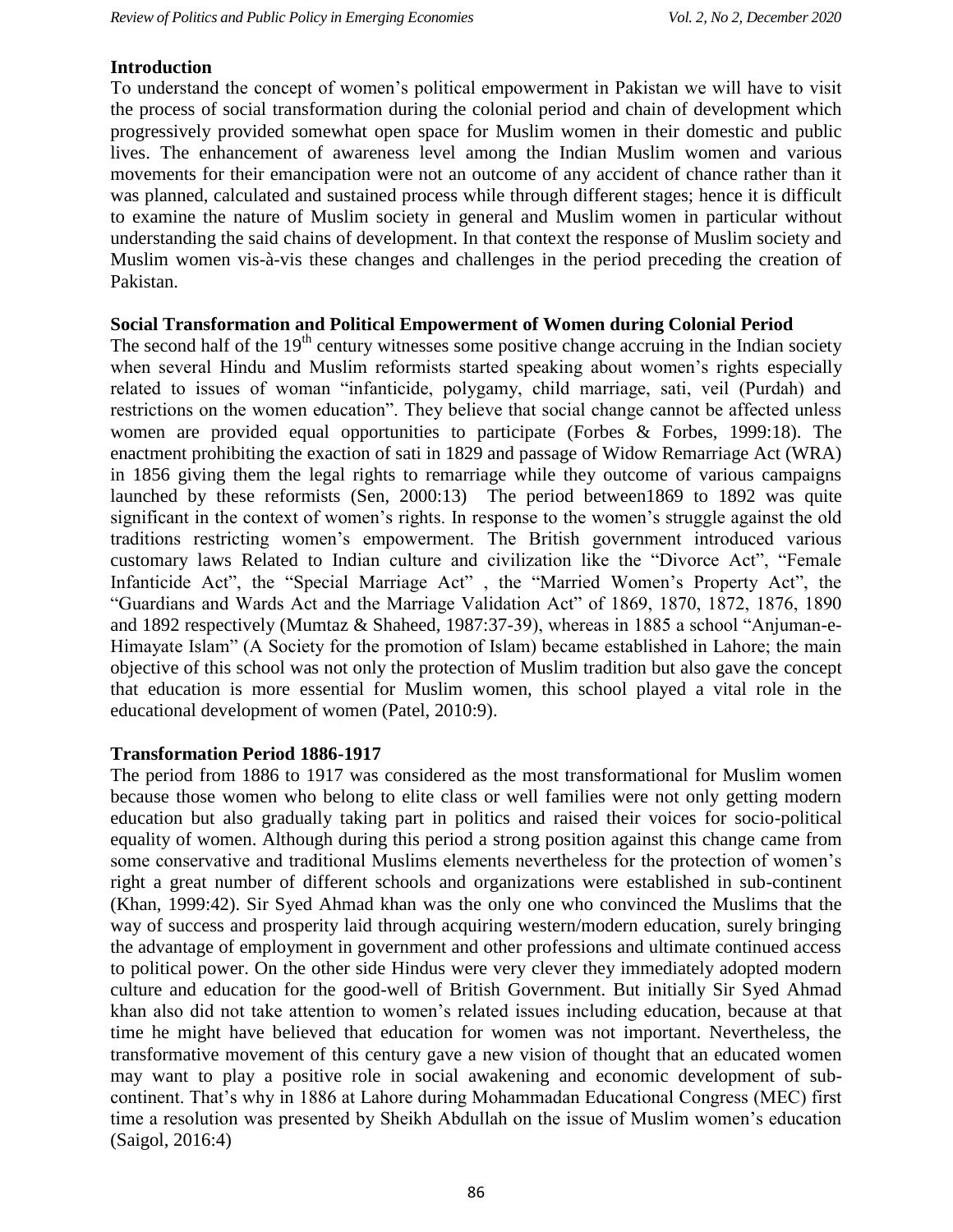In 1891 the annual meeting of Mohammadan Educational Congress (MEC) was held in Aligarh, again a voice was raised about the issue of women education, at last in December 1896, due to the countless efforts of Sheikh Abdullah a separate women wing was made in Mohammadan Educational Congress (MEC), and within three years women teacher training institute was also opened in Calcutta. Although gradually a social change occurred in sub-continent with the help of education but its speed was very slow (Salahuddin, 2005:58). With the start of  $20<sup>th</sup>$  century, the concept of "new women" emerged in the sub-continent, which gave a new vision of thought especially to Muslim women; to connect with each other at outside of their houses, sharing their ideas, experiences and constraints, majority of them started speaking English which made possible for them to get rid of language barriers, to enhance the socio-political status of Muslim women lots of different English medium schools and organizations were established in subcontinent. In 1903 during the annual meeting of Mohammadan Educational Congress (MEC) in Bombay a Parsi women read an article titled "Importance of Education for Women" on the behalf of Chand Begum who belonged to Madras. In 1906 Sheikh Abdullah with the help of his wife Ala Bi opened first English medium school for Muslim girls; both husband and wife had to face criticism from traditional Muslims who intensely opposed this change.

In 1905 during All India Muslim Educational Conference (AIMEC) Maulana Altaf Hussian Hali paid a tribute to Muslim women by reading his rhyme "Chup ki dad" (A salient Appreciation) (Asghar, 2000:6). A quick change was also happened when a large number of Muslim women started out writing in different magazines and newspapers because at that time newspapers and magazines were considered as right way for the promotion and success of any movement.

In 1896, Syed Mumtaz Ali published a weekly magazine Tehzeeb-e-Niswan (Culture of women), in 1904 Sheikh Abdullah published a journal namely Khatoon (woman), Moulvi Syed Ahmad published Akhbar-e-Niswan (Woman Newspaper) from Lahore Moulvi Mehboob Alam published "Sharif Bibi" from Hyderabad Moulvi Muheeb-ul-Hussian published Moalam-e-Niswan (Teacher of women) and from Delhi Rashid-ul- Khari published a famous magazine Asmat (Honor/Respect)" in all these and many more also started writing in these magazines. Their writings were mostly to highlight about social issues i.e. dowry, false-beliefs or extravagance (Shaheed & Mumtaz, 1981:40-41). To work for the religious betterment of Muslim women Sir Muhammad Shafi established a society "Anjuman-e-Khawateen-e-Islam" (Muslim Women Organization) in 1908; it had two main objectives i.e. firstly to motive the woman of his own family to take part for the socio-political awareness of women about how to get their rights and secondly he raised his voice against two social evils like dowry and share of women in inherent property. Initially its members met mostly in each other's houses but gradually these minor gatherings converted into large organizations and became the centers of women vision and opinion (Minault, 1998:59)

In 1913, a turning point came in the political history of the Indian Muslim women, when a "Women Conference" was held in Aligarh under the president ship of Begum of Bhopal, thousands of women were taking part from different cities of all India like Delhi, Mirth, Lucknow, Lahore and Muradabad and conference to be a political platform for women (Mirza, 1969:22-30). 1n 1920s many Muslim women give up observance of veil (Purdha) and practically performing their duties in different fields of life like school teachers, lecturers and doctors. Their literacy rate was also increased, in 1911 there was only 2 women were educated out of 1000 but in next ten years in 1924 the ratio was increased into 0.4% and in 1924 total literate Muslim women were 1,37,800 out of which 3,940 means 3% women got higher education (Sultana, 2008: 24).

After the enactment of Montagu-Chelmsford Reforms in 1919 a campaign for Indian women's suffrage was launched so that women may play affective role in the politics, steps towards attainment of gender equality; consequently leading them to self-perception and encouraging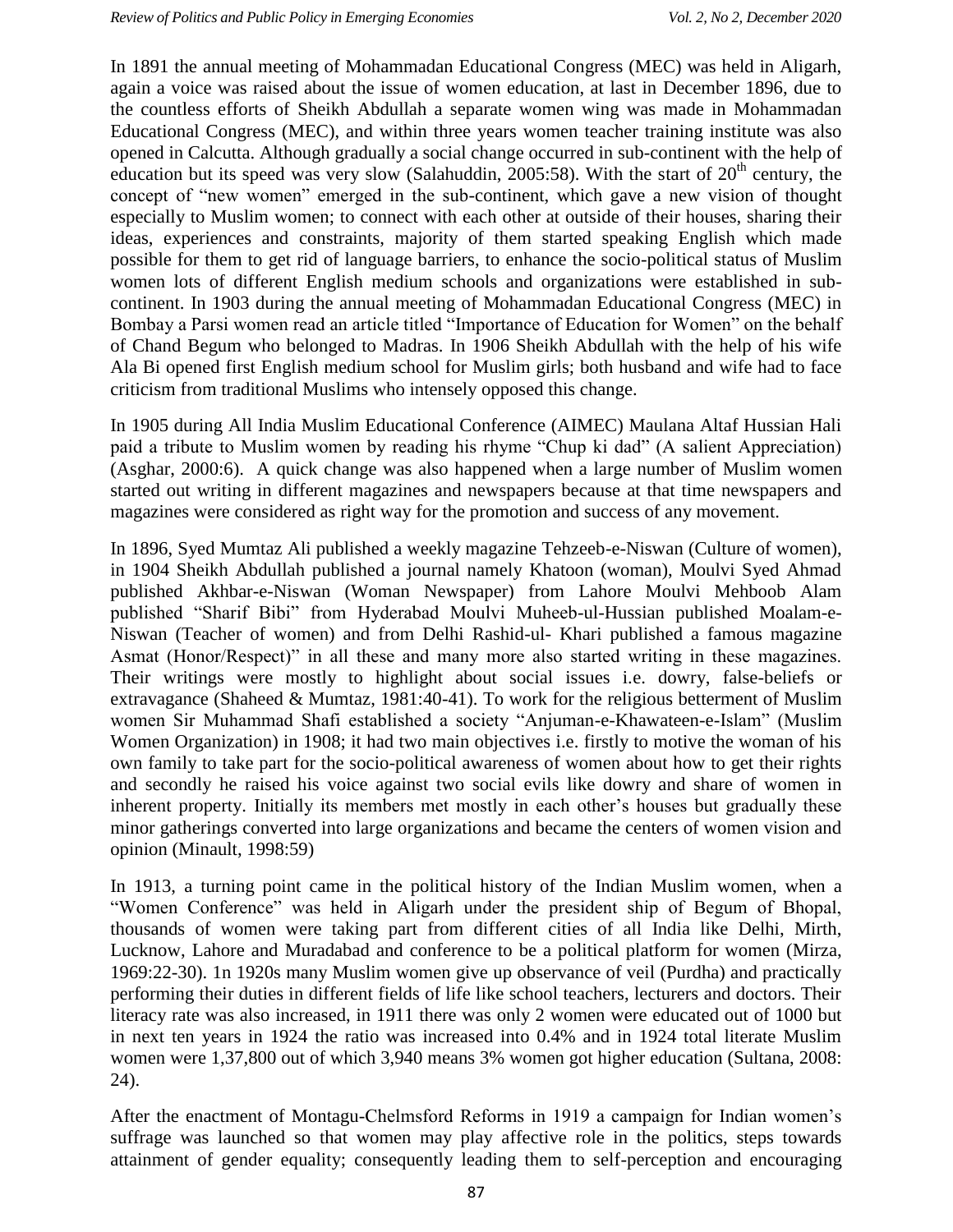them to determine their destiny in personal and collective lives including their interests and activities providing them public reforms to influence the government and polity parties to support their cause. As noted by Indian Statutory Commission of 1930, it led to realization that India could not achieve its aspired position in the world unless the women were allow to plays their respective role as educated citizens (Indian Statutory Commission, 1930:58).

### **Women's Organizations**

During 1915 to 1927, to enhance the concept of women's political empowerment in subcontinent three organizations were made by British women i.e. "Women's Indian Association" (WIA) 1915 by Queen Margaret's Cousin, "The National Council of Women in India" (NCWI) 1925 by Lady Tata and "All India Women"s Conference"(AIWC) 1927 also made by Queen Margaret's Cousin (Basu & Ray, 1990). In 1925 women were granted the right to vote except in Orissa and Bihar but a special condition was also made by the government that only those men and women would use their right of vote who have their own property. In the first session of round table conference in 1930-1931, a resolution was presented by Mrs. Jehanara Shah Nawaz. She demanded socio-political rights for all Indian women without any discrimination of belief, color, class, and gender; in 1932 All India Muslim League also expressed its support on this issue and the problem was solved by the Government of India Act 1935, in both the houses i.e. "Council of State" (6 out of 150) and the "Federal Assembly" (9 out of 250) seats were reserved for women and almost sixty million women were given right to vote (Lateef, 1990:71).

### **Muslim Personal Law 1937**

On 10th September 1937, "Muslim Personal Law" (MPL) was passed; it was another great achievement because through this law Muslim women get their right of share in inheritance (Asghar. 2000:147). Although this act was highly criticized by different schools of thought and said that the so called customary law was unacceptable; whereas on the other side this act was highly appreciated by Indian Muslim women because the act provided them with a light of hope for enhancing their social as well as the political status. This gradual and constant process of change which began with the right to education, increasing consciousness and after facing hardships was then converted into a fight for getting women's political rights in sub-continent (Serajuddin, 2011:14). In the elections of 1946, the All India Muslim League (AIML) gave tickets to Begum Salma Tassaduque Hussian and Mrs. Jehanara Shah Nawaz to contest elections; although All India Muslim League won the elections with historic victory but British government did not allowed forming the government, at that time five hundred women launched a protest rally against this act in Lahore; but when the level of activity increased and a large number of Muslim women were arrested including Begum Salma Tassaduque Hussian, Begum Kamal-uddin Ahmad from N.W.F.P (now Khyber Pushtoon Khawa) and Mrs. Jehanara Shah Nawaz, after that British government also banned the political activities of Muslim League Women Nation Guard. So it can be said that all these legal reforms were the step forward to create a sense of awareness for the socio-political transformation and empowerment of Indian women in general and Muslim women particular (Naheed, 2008:283).

The Indian freedom movement brought opportunities for women that they could play the collective role for achieving independence which definitely paid the way towards pave the way social, economic and political empowerment: hence Jinnah became the first supporter of women's empowerment when in 1944 he said that "no nation can rise to the height of glory unless their women are side by side with them, we are victims of evil customs. It is crime against humanity that our women are confined within the four walls of the houses as prisoners. There isn't any sanction anywhere for the deplorable condition in which our women have to live; you want to take your women along with you as comrades in every sphere of life" (Mumtaz &Shaheed, 1987:7).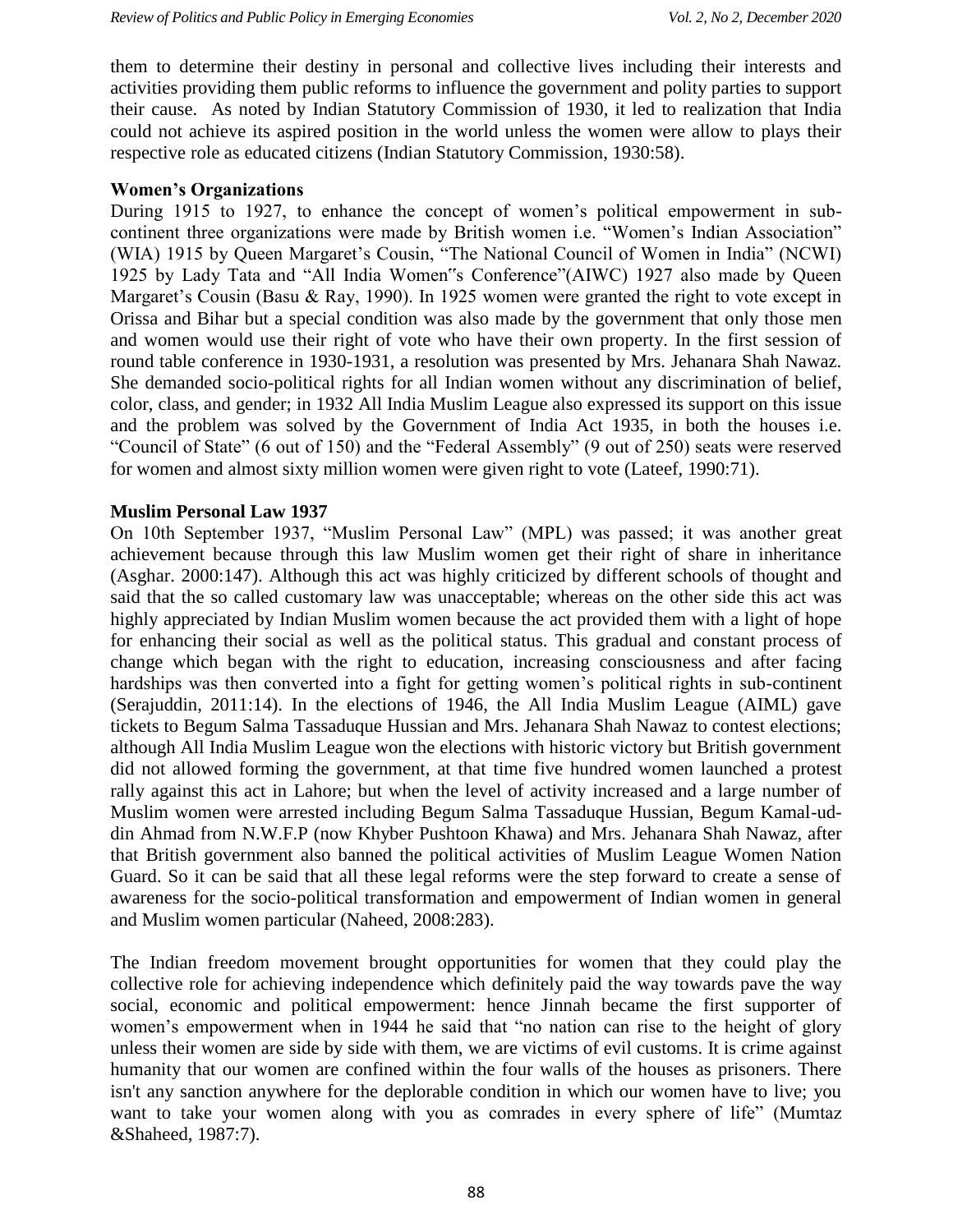### **Political Empowerment of Women in Pakistan 1947-1999**

After the creation of Pakistan, the history of women's political participation may be divided into two stages i.e. 1947-1999 and 1999 onwards. The first period started from independence of the country in the year of 1947 until the year 1999. During this period women representation in political forums remained marginal and did not progress much till elections in year 1997 (Mumtaz, 1998:319-369) while the second period started with the year 2001 to continuous till 2009.

### **Women in Politics during 1947 to 1969**

In 1947, the first constituent assembly had only 2 women out of 79 members namely Shaista Ikram Ullah and Jahanara Shah Nawaz, nevertheless there was a demand for at-lest 3% seats should be reserved for women in both the National as well as the Provincial assemblies. After the desolation of first constitutional assembly in 1954 and the second assembly was indirectly elected which as no representation of women; hence no female member could participate in the deliberation about in 1956 constitution (Mirza, 1977:87). But after imposing first martial law by General Ayub khan in 1958 and under his 1962 constitution he declared that women might be elected through indirect elections because of this restriction only 6 women were elected within the assemblies; whereas the 1964 presidential election, which is regarded as the most significant event in the history of women's empowerment in Pakistan because Miss Fatima Jinnah, the sister of the Quaid-e-Azam contested of the presidency against an all-powerful army general Muhammad Ayub Khan (Ali, 1986:24).

## **Women in First General Elections 1970**

The political history of Pakistan for 1947 to 1970 reveals that whereas the first constituent assembly of Pakistan was constituted from within the Indian legislature elected in 1946 elections whereas after its dissolution the second assembly came into being at the result of indirect election; nevertheless at provincial level elections on the bases of adult franchise were held in East-Bengal (after word East-Pakistan and now Bangladesh), Punjab, Sindh and NWFP (now Khyber Pushtoon Khawa) in 1954,1951, 1951 and 1953 respectable. It was only in 1970 when after imposition of martial law 1969 General Agha Muhammad Yahya khan held election for national and provincial assemblies on the bases of adult franchise which were contested by 9 women as an independent candidates but all of them lost; however it was the first time that the women actively participated in the politics (Patel, 1979: 17-79).

Since 1970 elections, a total of 107 women took part in general seats but only 24 women candidates succeeded. They not only participated but also showed their trust on Pakistan People's Party (PPP) because Mr. Zulfiqar Ali Bhutto also raised his voice for the political empowerment of women and particularly for the poorer women of Punjab and Sindh. His slogan Roti, Kapra aur Makan made the women think that under Bhutto's leadership they could develop themselves as respectable human beings in their own lives hence became fairly fascinated (Burki, 1980: 51- 130). It was for the first time in the electoral history of Pakistan, majority of women voted for the candidates of their own choice irrespective of their husband's desires. It turned into a big step for the political empowerment of women at the grassroots level. As for as women's representation was concerned no women could manage to be elected, however 6 of them were elected against the served seats in Wet-Pakistan (Mumtaz& Shaheed, 1987: 38)

# **Women in Politics after 1971 to 1988**

After the separation of East Pakistan, Zulfiqar Ali Bhutto took over as chief Martial law administrator on  $20<sup>th</sup>$  December 1971; he gave top priority to reverting to parliamentary form of government and drafting a new constitution which was promulgated on 14th August 1973. It is very important to comment that three women members, "Mrs. Nasim Jahan", "Mrs. Qazi" and "Mrs. Ashraf Abbasi" contributed in the drafting of the 1973 Constitution as the same role that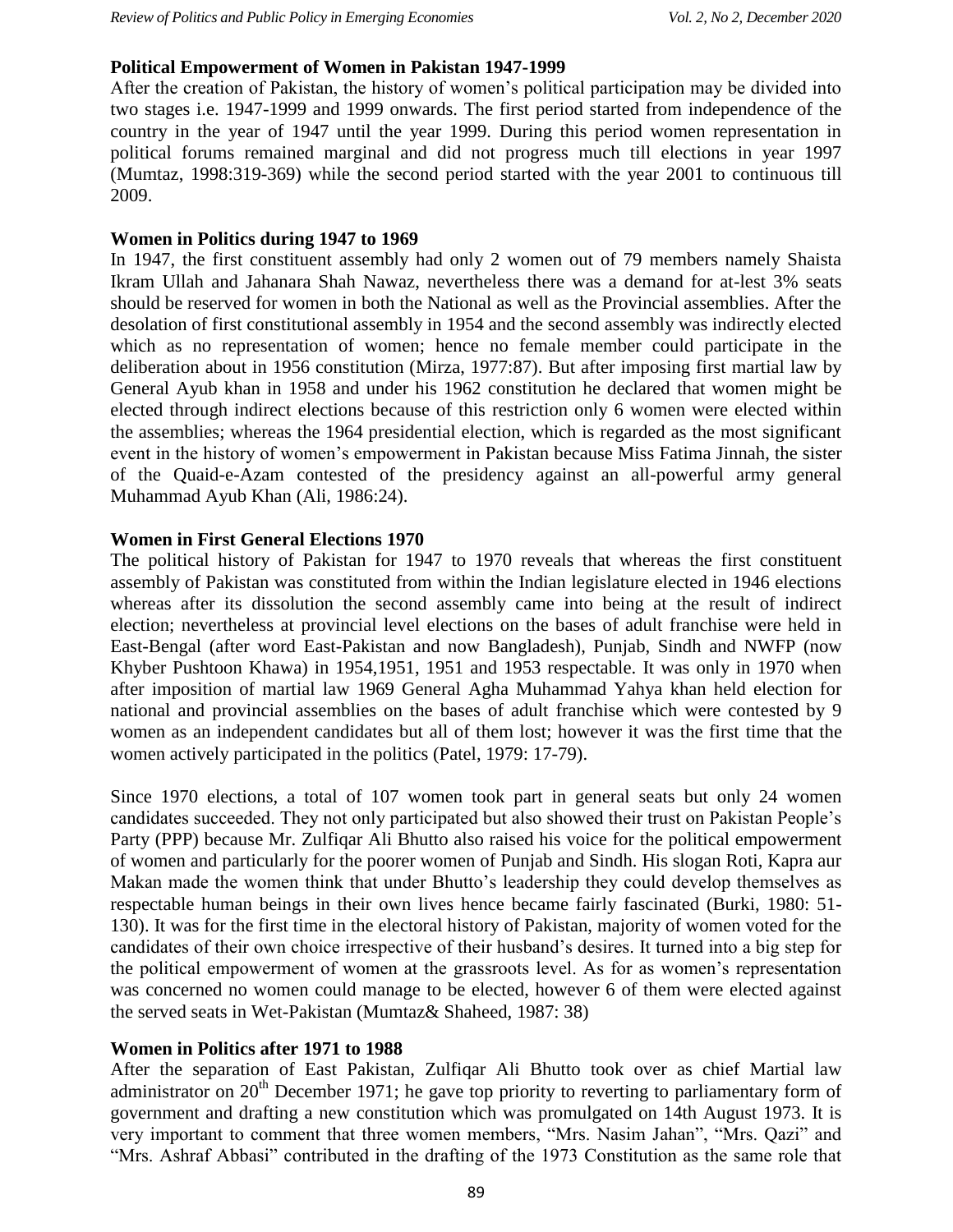"Begum Jahan Ara Shahnawaz" and "Begum Shaista Ikram Ullah" had played in 1956. It was largely due to the efforts of these women that the number of reserved seats for women was fixed at 10 in National assembly and 5 for each provincial assembly (Syed, 1982:68). During Zulfiqar Ali Bhutto's era, women gained chances to push for more progressive measures, "Miss. Kaneez Yousaf" was appointed as Vice Chancellor of the Quaid-e-Azam University; while "Begum Rana Liaquat Ali Khan" turned into appointed as the Governor of Sindh (Safdar, 1990:805-920).

The first election under the constitution of 1973 was held in 1977, and for the first time Mrs. Nasim Wali Khan managed to win from two constituencies of N.W.F.P. (now Khyber Pushtoon Khawa) as general candidate. Although it was a great achievement for women, but the women reserved seats were not filled. The assembly could not run and an agitation was started against the government by opposition, PNAs (Pakistan National Alliance) claiming elections were rigged; hence on July 5, 1977 the assemblies were dissolved by general Zia-ul-Haq who imposed third martial law in Pakistan which continued till 1985 (Waddy, 1980:88-100). After assuming power Zia promised to hold elections within 90 days; but he never fulfilled his promise, and declared on 2nd February 1979 that the elections would be further delayed. To legitimize his era he took used religion and introduced Islamization with the help of two political parties, the Muslim League and the Jamate-e-Islami and tried to Islamize the society as a pre-condition to return to democracy. Whereas, his period is reflected the most complex era for women because under his government the so called Shariah laws marked a period of reversal for the political empowerment of women (Mumtaz & Shaheed, 1987:71). As some 40 women i.e. 15 for National Assembly, 10 for provincial assembly of Punjab, 13 for Sindh and 2 for N.W.F.P (now Khyber Pushtoon Khawa) contested the elections whereas only 1 of them could reach National Assembly and 2 were elected to the Punjab Assembly nevertheless 1 more succeed to win National Assembly seat in by-elections. But in 1985 the assemblies were dissolved in exercise of Presidential power under article 58-2(b) by Zia-ul-Haq, and elections were initially announced on non-party basis, but due to Zia's sudden demise on  $17<sup>th</sup>$  August 1988.

### **Women in Politics after 1988 to 1999**

The situation changed and elections were held in October 1988, but before conducting elections almost all political parties challenged the announced non-part election in a supreme court. It became a direct contest between two important political parties i.e. Pakistan People's Party (PPP) led by way of Benazir Bhutto and Pakistan Muslim League led by Nawaz Sharif who joined hands with other parties to form the Islami Jamhoori Ittehad (IJI) participated in it. These elections have been important because it brought the new leadership to the fore that was to lead the political scene as much as the present. During this period the political parties had to make very extensive struggled for revival of the representative government; which was only in 1988 when "Benazir Bhutto" became the first woman prime minister of Pakistan and after she assumes the office, it was expected that she could prove to be custodian of women's rights and a liberal society. Being daughter of Zulfiqar Ali Bhutto it was also expected by the women that she would revise such polices which would bring radical change for enhancement of women status and also will do away with discriminatory laws including those ordinances conflicted upon them during Zia's regime (Syed, 1995:53, Mumtaz & Shaheed, 1987:109-110, Zafar, 1991:38). Women participation during in these elections recorded slightly decreased to 38 which were 40 in 1977 elections. Of the 38, 17 were for national assembly seats and 13, 5, 2, 1 for Punjab, Sindh, NWFP (now Khyber Pushtoon Khawa) and Baluchistan assemblies respectively. Of the 6 seats won, 4 for National assembly, 1 Punjab assembly and 1 N.W.F.P. (now Khyber Pushtoon Khawa) assembly (National Commission on the Status of Women, 2010).

In 1990 and 1993 Pakistan became the part of two important international organizations "Vienna Declaration" and "The Forward Looking Strategies for the Advancement of Women". To improve the social status of women some important steps were taken i.e. appointed female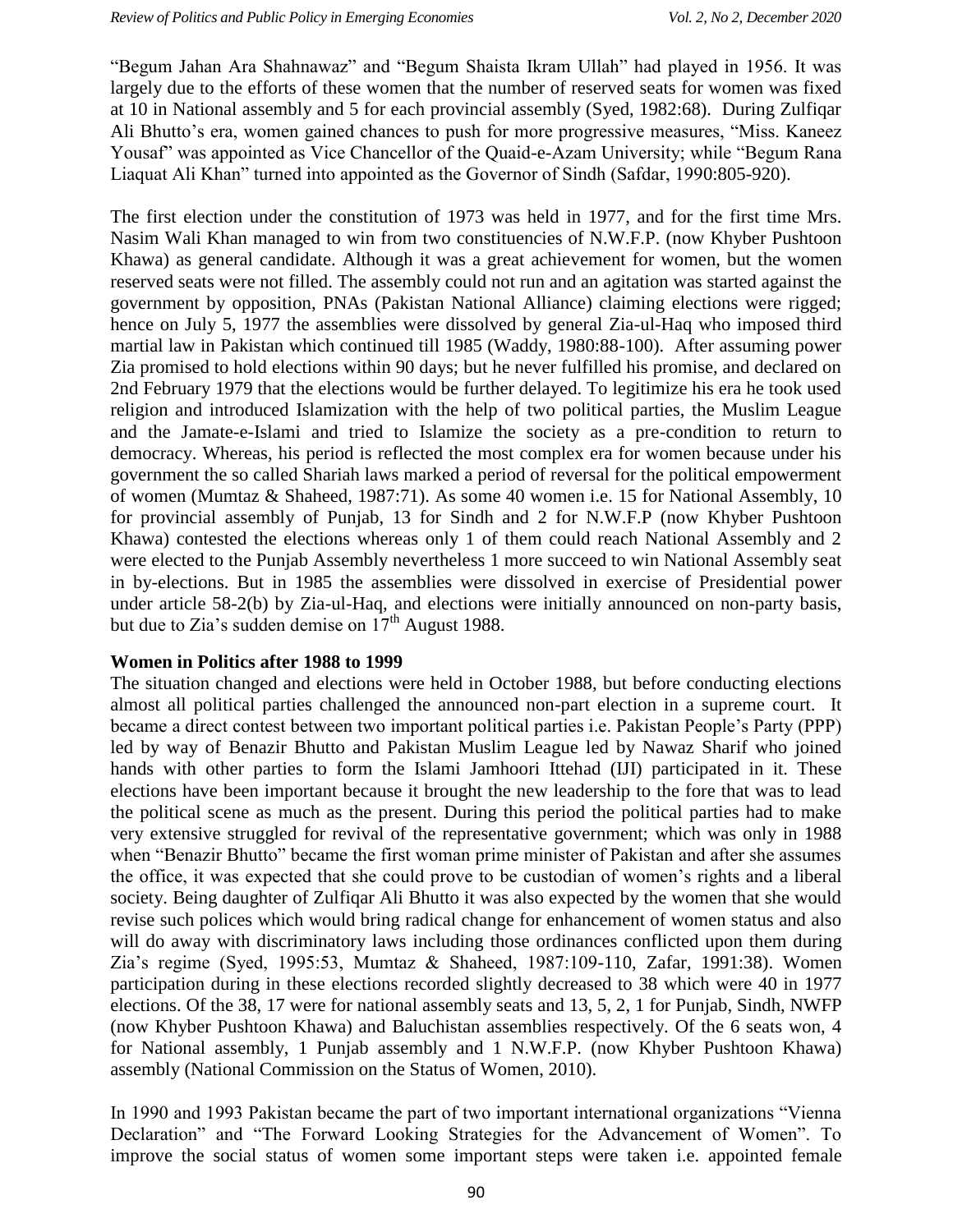judges, set up separate women police stations and the first women bank; whereas in some public universities, women's study centers were also established. (FLSAW) (PILAT, 2004); nevertheless the government did not have the required majority to amend any of the draconian laws which was passed by general Zia. In 1990 Benazir Bhutto's first government was dissolved by President Ghulam Ishaq Khan while exercising his powers under controversial article 58-2(b) of the 1973 constitution and announced to hold the elections throughout the country within 90 days (Syed, 1995:254).

The 1993 assemblies again was sent home through the use of article 58-2(b) for the third time. Even though the Supreme Court over ruled President's decision but Prime Minister Nawaz Sharif left his office and new elections were held. In the context of women representation, the 1993 elections observed a minor increase in numbers of general seats contested and won by women; total 41 women contested elections and only 7 out of 16 were succeed in national assembly, whereas 4 seats as well as 1 seat each of Punjab, Sindh, and N.W.F.P. (now Khyber Pakhtun Khawa) assemblies out of 8, 12 and 2 seats that were contested in those assemblies respectively (Mumtaz & Shaheed, 1987:103). In 1994, when Pakistan government was doing homework to submitting its national report in 1995 Beijing conference, a commission was established to review such laws which have been discriminatory barren the women to turn out to be identical citizens of Pakistan. The commission had Ulemas, Judges of the Supreme Court, journalists and women representatives on it who has those deal with issues like "family laws", "economic rights", "criminal laws", "Hudood Ordinance (1979)", "Law of Evidence (1984) and "law about violence against women". The report made for public in 1997. It was appreciated by women because the report contained comprehensive recommendations to enhance the social status of women and to remove all that misconception about Islam which confines women inside the house, provides inferior position, and restrains them from getting employment or running their own business. It is completely opposing to fact; the commission also suggested that all laws which are not according with the sprite of Islam ought to be abolished so that the real and fair concept of Islam may be introduced before the world (Asia Watch & WR project, 1992:60).

Benazir Bhutto's second term came to an end when her own party's stalwart President Farooq Laghari used article 58-2(b) of the constitution 1973, dissolved the assemblies and dismissed her government. The consequent general elections held in 1997, an impressive member of women contested for the elections which went up to 56: nevertheless the increase in the member of successful contestant went up by only 1. Out of 217 seats of National Assembly 7 women were elected, whereas only 1 female candidate could reach in the N.W.F.P. (now Khyber Pushtoon Khawa) assembly. In 1997 election 9 women contested as independent candidates while Pakistan People's Party, Pakistan Muslim League, Shaheed Bhutto Group (SBP), Pakistan Muslim League Junjo Group (PML-J), Awami National Party, and Khaksar Tehreek issued party tickets to 9, 9, 7, 7, 1 and 1 women respectively. However, the provision about women representation became ineffective in 1990; hence from 1990 to 1997 there were no women representatives in the elective bodies because no seats have been allocated for women in 1990, 1993, and in 1997 elected assemblies, neither at the provincial nor the national level; as a result of that women's representation became minimum i.e. 0.9% in 1990 and 1.8% in 1993 whereas it slightly increased to 2.8% in 1997 (Mumtaz, 1998:365). While at provincial level 18 women were contested elections (Punjab 7, Sindh 6, NWFP 4, and Balochistan 1). Out of these 18, 10 were independents and 11 had party tickets. A significant rise in the number of women candidates for the National Assembly that is 34 was quite encouraging from the perspective of their representation. As compared to that the provincial assemblies offered a very discouraging picture where number of female contestants and successful candidates fell down. Because of non-availability of the reserve seats, the assemblies from 1988 to 2001 had quite insignificant number of women representatives (Sibylla, (ed.), 2014).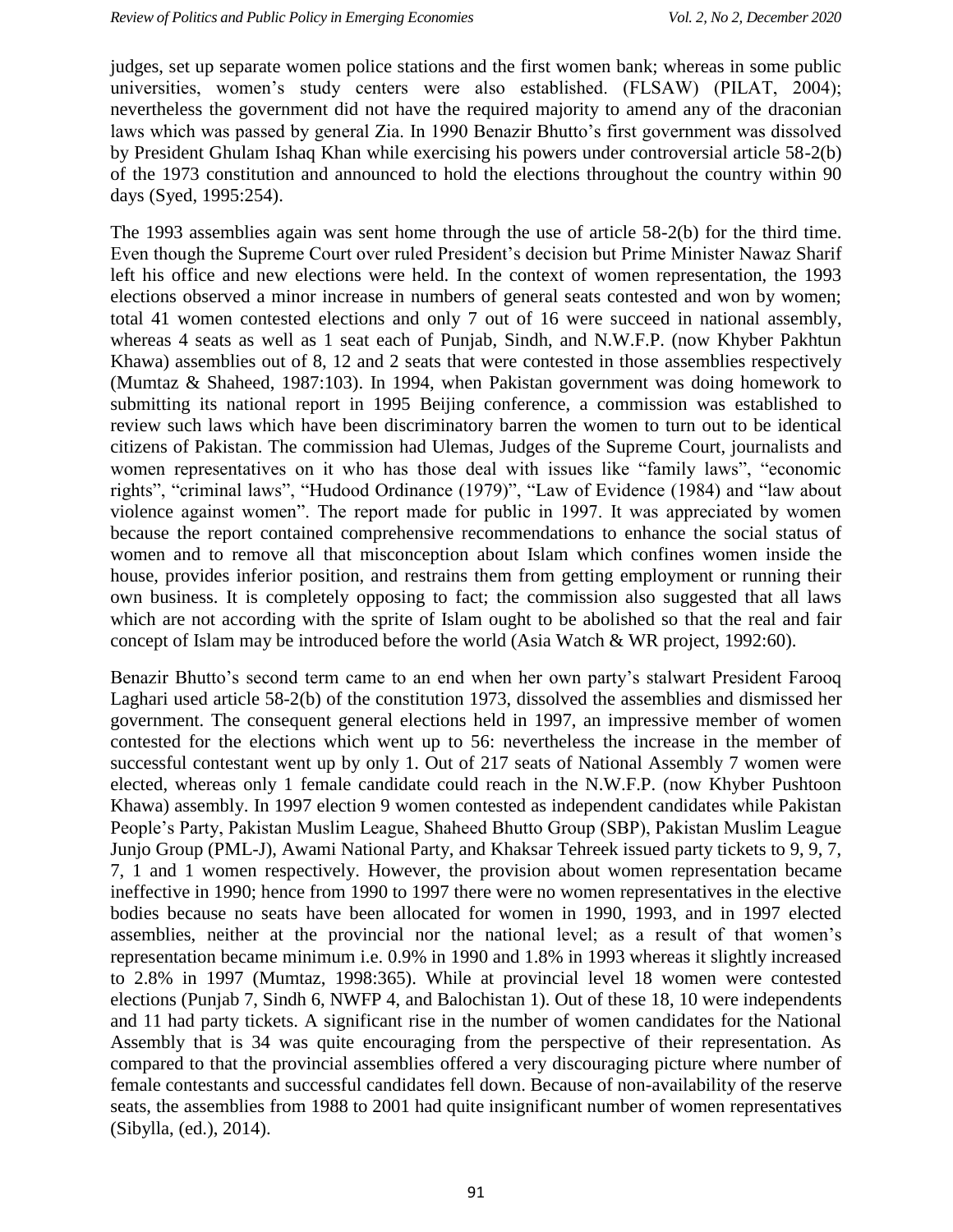In 1996 the name of "Ministry of Women Development" (MOWD) was modified and become "Ministry of Women Development Social Welfare and Special Education"; through this platform, steps had been taken for the development of women; however no legal reform turned into made towards the protection of rights and empowerment of women.

In Pakistan women have always been under-registered; hence the percentage of registered women is much lower than men. In 1950s, 1970s, 1988 and 1990s, the gap between men and women voter registration was 20%, 12%, and 8%, respectively, nevertheless 10% increase could be seen in between 1993-1997. The situation in FATA (Federally Administrative Tribal Areas) was even worse where the male-female ratio of voter registration was 75 and 25 whereas on all Pakistan level it was 55 and 45, because the women are excluded from public life even to the extent that they are not allowed to interact with men outside their home and cast their votes. In 2000 a survey was conducted by Asian Development Bank, during the 50 years span i.e. from 1947 to 1997, 113 women were elected to numerous national legislatures which includes the nominated Majlis-e-Shoora; whereas from the 1970 election till 1997 was 15 which comes to an average of 3 women in each election. In 1988 election 4 women reached the Nation Assembly which was the ever highest number of women representatives. However, the percentage of successful women contesting in the by election came down from 4% to 2% in 1988, I% in 1990, which increased to 2% in the 1993 elections. This inconsistent rise and fall indicates that the factors barring women representation in the elected bodies at remained almost the same since the establishment of Pakistan (Country Briefing Paper, July, 2000:14).

### **Political Empowerment of Women in Pakistan 1999 to 2008**

The military government of General Musharraf from 1999 to 2008 was encouraging for women's political empowerment. As compared to the previous governments, his government took a few important measures for the active participation of women in all the socio-cultural and political sphere of life and his regime proved to be a political boom for the women. For empowering women he set up a National Commission in July 2000 by the presidential ordinance, with an objective to review all laws, rules and regulations which were affecting women's status and rights (Saiyid, 2001:7). Under the Musharraf government, the 1st national policy for the development and empowerment of women was announced on March 2002, with the intension to enhance the level of social, political and economic empowerment among the women (Weiss, 2012:5).

For women's uplifting at the national and local levels in 2000, he introduced a devolution plan; the local government ordinance 2000 provided 33% representation of women in all the tiers of local administration. Consequently a substantial number of women became members of union, town, tehsil and district councils (Yazdani, 2004:7).

During Musharraf regime i.e. from August 2001 to 2002, elections for local bodies were held in 5 phases. The first phase came to an end on December 31, 2000 with the election of 4857 women belonging to 956 union councils of 18 districts: which was unprecedented in the history of Pakistan because women were provided opportunity to contest district elections from joint electorates. They were given 33% representation on all levels i.e. the union, sub-divisional and district councils; moreover 16 women were elected as Nazims/Naib Nazims in 2000 elections (Ministry of Law, Justice and Human Rights, Periodic Report, 76). Though for the 2005 election, women seats in the union council were decreased i.e. 21 to 13 nevertheless over all quota of 33% was retained. In 2005 election, the number (36,000 in 2002) of women councilors dropped to 24,000 albeit the space for women participation at local politics was enlarged (Tabassum & Tabassum, 2015: 17-18). In Punjab, Sindh, NWFP (now Khyber Pushtoon Khawa) and Baluchistan, 20007 out of 20718, 5878 out of 6498, 5878, out of 3963 out of 5742, 2374 out of 3108 women were elected respectively. On August 21st, 2002, the Legal Framework Order (LFO) was promulgated by means of Pervez Musharraf which raised the status of women in political participation. In 2002 elections out of 1170 seats of legislators an overall women's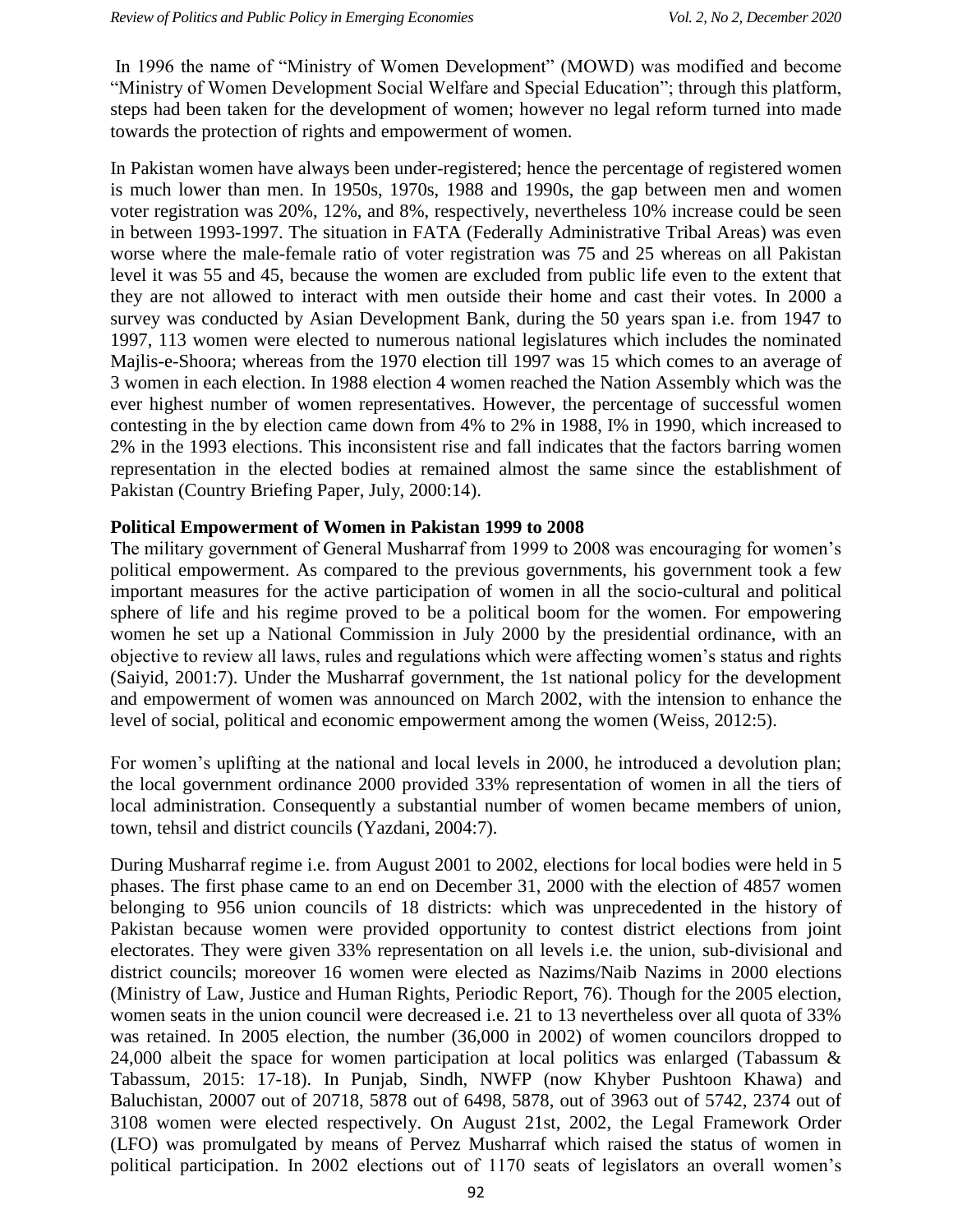representation came to 19.8% against the prescribed quota i.e. 33%. 74 against 342 (21.3%), 18 against 100 (18%), 73 against 371 (19.7%), 33 against 168 (19.6%), 23 against 124 (18.5%) 12 against 65 (18.5%), women were elected for the National Assembly, Senate, Punjab Assembly, Sindh Assembly, N.W.F.P (now Khyber Pashtun Khawa) Assembly and Balochistan Assembly respectively (Year Book, MOWD, 2003-2004: 29).

For the election of National Assembly, minimum and maximum number of votes was polled by Ms. Zubeida Jalal (NA-272) and Dr. Azra Afzal (NA-213) i.e. 43,670 and 74,461 respectively. At the Provincial level this ratio ranged in between 10,254 (Nasreen Rehman-PB-17) and N 37,326 (Maria Tariq, 113). One woman each was elected on general seat for the Balochistan and NWFP (now Khyber Pushtoon Khawa) Provincial Assemblies; whereas in the Sindh Provincial Assembly, a woman was elected for the office of Deputy Speaker. Moreover 2 women contestants each i.e. against 20 and 67 could make their way for the election of National and Provincial Assemblies respectively. This uplift i.e. women's nomination and election towards general seats in General Elections 2002 was neither total outcome of the efforts made by Government or Civil Society nor it was on Gender or personality based rather it heavily dependent on the political background of their families as well. As far as the 4 provincial assemblies are concerned, 140 women stood elected as independent or nominated contestants. Overall 12 i.e. 2 independents and 10 nominated women got elected against general seats. The number of minimum and maximum votes ranged between 10,254 and 37,326 as polled via Ms. Nasreen Rehman of Balochistan an independent candidate and Maria Tariq from Punjab of PML-Q, respectively. To begin with the Cabinet constituted on the bases of 2002 elections had only 1 lady minister and 1 advisor, while, by the end of the Parliamentary tenure the number rose to 6 i.e. 2 Federal ministers and 4 ministers of State. Moreover 6 (18%), 2 (5%), 3 (12%), females were appointed as parliamentary secretaries, Chairpersons of Standing Committees in National Assembly and Chairpersons of Standing Committees respectively. At the provincial level i.e. Sindh and Punjab, 1 out of 17 ministers was a woman (for population planning and women development), 6 out of 41 ministers and 1 was appointed as advisor to Chief Minister, However, there were no female ministers in either N.W.F.P (now Khyber Pushtoon Khawa) or Balochistan. Deputy Speaker in Sindh, which indicates that elected women had made a remarkable improvement for sharing post-election activates (Year book, MOWD, 2003-04:35).

The next general elections have been held on February 18, 2008, in national and provincial assemblies about 233 out of 1170 women were contested elections; however, the results show some fluctuating traits, out of these 233 contestants, 205 had been elected on general seats, 1 on non-Muslim and 27 on reserved seats (The News, 2008); whereas 63 out of 72 wined for National Assembly, 113 out of 120 in all four provincial assemblies, majority of them belong to Punjab i.e. 46 out of 49, Sindh 12 out of 15, N.W.F.P. (now Khyber Pushtoon Khawa) and Baluchistan have 3 each and a 2 for Islamabad.

In 2008, 34 women candidates were nominated by their political parties to contest election. Whereas the election of "Dr. Fahmida Mirza" as the first woman speaker of the National Assembly and "Shahla Raza" as Deputy Speaker of Sindh Assembly become a massive accomplishment in terms of women empowerment in Pakistan (http://www.na.gov.pk/ministeries.htm.Accessed on 25 January 2014). Initially, in the federal cabinet of 2008 only 2 women were added out of 15 members; Ms. Sherry Rehman was awarded with a portfolio of "Information and Broadcasting Ministry" and also gave the an additional portfolio of the "Ministry of Women's Development, Health and Culture", after that two more women i.e. "Dr. Firdous Ashiq Awan" and "Samina Khalid Ghurki" were awarded with the ministry of "Population & Social Welfare" and "Special Education"; whereas "Mehreen Anwar Raja" (for parliamentary affairs) and "Shagufta Jarmani" (for spiritual affairs) had been appointed as ministers for a state, along with "Shahnaz Wazir Ali" and "Hina Rabbani Khar" they have been appointed as special assistants to the Prime Minister.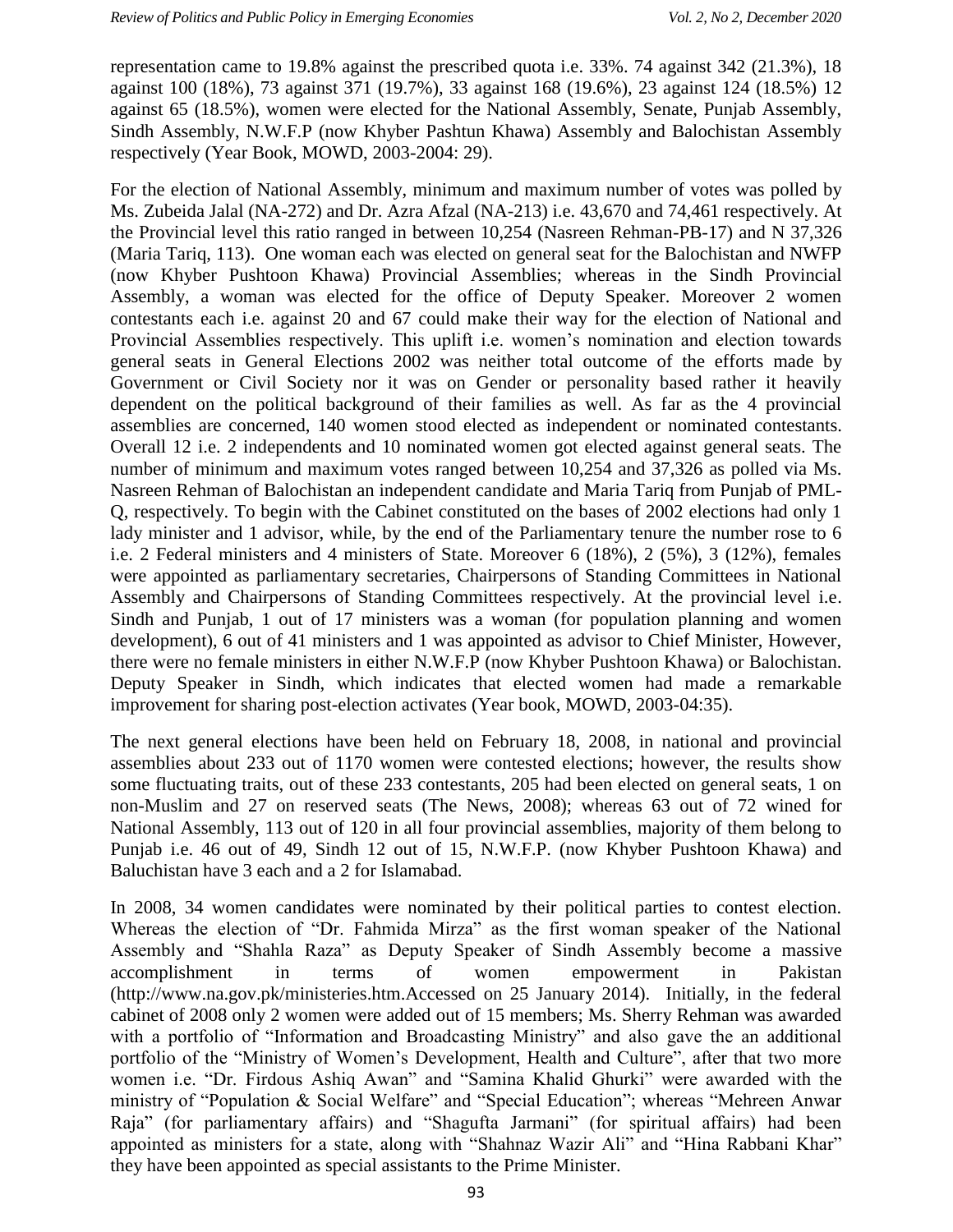While in Punjab only 1 out of 41 members, (Ms. Neelum Jabbar was awarded with the ministry of Population Welfare); in Sindh 5 women i.e. "Shazia Marri" (for Information), "Sassi Palijo" (for culture and tourism), "Tauqeer Fatima" (for ladies development), "Nargis N.D. Khan" (for Social Welfare) and "Nadya Gabol" (for information era); in Baluchistan 5 out of 44 ministers, "Rubina Irfan" (for law and Parliamentary Affairs), "Ghazala Gola" (for women's development), "Raheela Durrani" (for prosecution), "Ruqayya Hashmi" (for inter-provincial coordination), "Nasreen Rehman Khan Khetran" (for information technology) and "Shama Parveen" (for provincial coordination on NGOs Program National/ International & Universities); and in N.W.F.P. (now Khyber Pushtoon Khawa) 2 out of 44, "Uzma Piraliizai" (guide to the Chief Minister on Education, Health & Social Welfare) and "Sitara Ayaz" (for Minister for Social Welfare and Women Development). Whereas several ladies were appointed as ambassadors to different countries, these formidable and fine steps provided a new direction inside the political participation of women in Pakistan (Zia, 2010:6).

#### **Conclusion**

It may be concluded that a process of social transformation has been observed in the sociopolitical status of women during the colonial period and chain of development which progressively provided somewhat open space for Muslim women in their domestic and public lives. It is true that different movements for their emancipation and political empowerment were not an outcome of any accident of chance rather than it was planned and sustained process which passes through different stages. Similarly the present study also provides a comparative analysis after the creation of pakistan focusing on the different democratic and representative governments since 1947; where it can be seen a development in Ayub khan's regime, Z.A, Bhutto's democracy, Gen. Zia-ul-Haq's period and four democratic tenure Benazir and Nawaz Sharif and lastly some valuable work for the political empowerment of women during Parvez Musharraf's military and democracy made in later period of 2000; different organizations were made for enhancing socio-political and education level of women. Whereas women were given rights to take decisions about change in constitution, with the help of such steps government empowered the women and many other women also inspired by them. So it can be said that Musharraf's Era was one of the most successful regime for women's political empowerment because his decisions about women's empowerment was more liberal as compare to previous governments. And lastly it can be concluded that roots of different movements about the empowerment of women have same source but its time of occurrence is different because some areas these types of movements had happened centuries ago whereas in others it is recently happen. So it is proved from the above discussion concerning about women's political empowerment that in intimation about women's rights had been emerged earlier before the creation of Pakistan; while after independence different forces are creating hurdles but with the passage of time it will overcome by positive thinking.

#### **References**

- Ali, P. S. (1986). Status of Women in the Muslim World: A Study in the Feminist Movements Turkey, Egypt, Iran, Algeria and Pakistan, *Aziz Publishers*
- Asghar, Ali. A. (2000). The Emergence of Feminism among Indian Muslim women. New York: *Oxford University Press*.
- Asia Watch &The Women"s Rights Project.(1992).Double Jeopardy: Police Abuse of Women in Pakistan, New York: *Human Rights Watch*
- Basu, A., & Ray, B. (1990). Women's Struggle a History of the All India Women's Conference, 1927-1990. New Delhi: *Mahohar Press*.
- Country Briefing Paper, (July, 2000) Women in Pakistan, Asian Development Bank programs Department (West) and Office of Environment and Social Development
- Forbes, G., & Forbes, G. H. (1999). The New Cambridge History of India: Women in Modern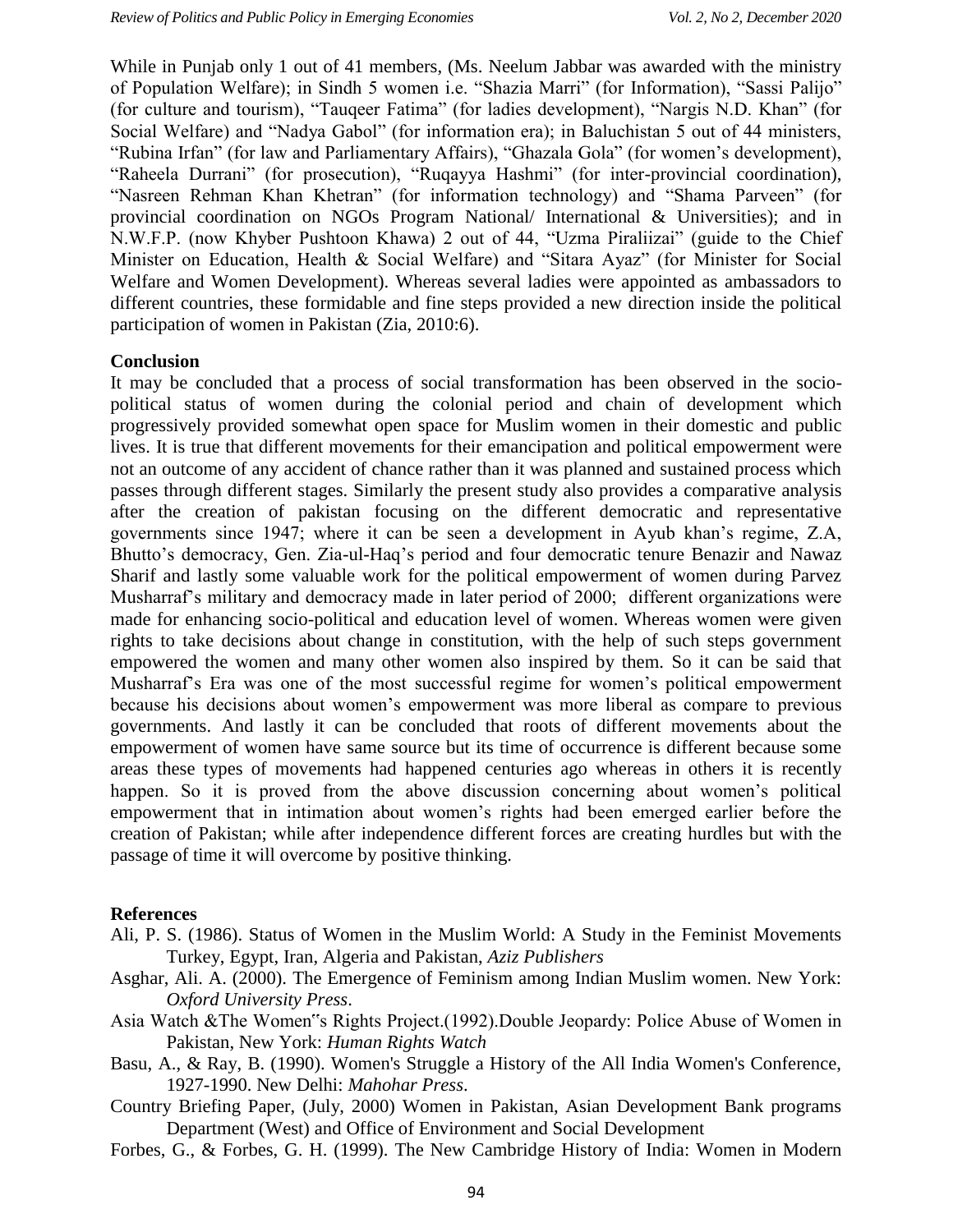India, (Vol 02) U.K: Cambridge University Press.

- Indian Statutory Commission. (1930), Report of Indian Statutory Commission, Vol. 1, Survey, publisher not identified.
- Khan, A. (1999). Rhetoric and reform, feminism among Indian Muslims: 1900-1940. APSR Publications.
- Lateef, S. (1990). Muslim Women in India Political & Private Realities, 1890s-1980s. London: *Zed Books Ltd*
- Minault, G. (1998). Secluded scholars: Women's education and Muslim social reform in colonial India. Oxford University Press, USA.
- Mirza, Anis. (1977). Women"s Role in Pakistan Movement and the Formative Years, Lahore: Van guard Books.
- Mirza, S. H. (1969). Muslim Women's Role in Pakistan Movement, (No. 14), Lahore: Research Society of Pakistan, University of Punjab.
- Mumtaz, K., & Shaheed, F. (1987). Women of Pakistan: Two Steps forward, One Step back, Vanguard Book Pvt. Ltd.
- Naheed, Kishwar. (2008). Women: Myth and Realities Lahore: Sang-e-Meal Publishers
- National Commission on the Status of Women (2010): Gender Review of Political Framework for Women Political Participation. Review Report, Islamabad, http://www.ncsw.gov.pk/previewpublication/13, accessed on 12.01.2016.
- Patel, R. (1979). Women and law in Pakistan. Karachi: Faiza Publishers.
- Patel, R. (2010). Gender equality and women's empowerment in Pakistan. Oxford University Press
- Safdar, M. D. (1990). Constitutional Foundation of Pakistan, (2nd edition). Lahore: Jang Publisher
- Saigol, R. (2016). Feminism and Women's Movement in Pakistan, Actions, Debates and Strategies Country Study, Germany: Friedrich Ebert Stiftung.
- Salahuddin, A. (2005). Feminism in Modern Urdu Poetesses (1985-2000), Lahore: West Pakistan Urdu Academy.
- Serajuddin, A. M. (2011). Muslim family law, secular courts and Muslim women of South Asia: a study in judicial activism. Oxford University Press.
- Sen, S. (2000). Towards a Feminist Politics? The Indian Women's Movement Historical Perspective Policy Research Report on Gender and Development--The World Bank Development Research Group, Working Paper Series, (9).
- Shaheed, F., & Mumtaz, K. (1981). Invisible Workers: Peace Work Labour among Women in Lahore: BKM Associate Lahore. Islamabad Women's Division
- Sibylla, Putzi, (ed.) A to z World Women in Culture and Business: 175 Countries: Position in Society, Legal Rights, Education, Dating, Marriage, and Family, Health, Social Customs, Women in Professions, Women as Business Owners, and Foreign Businesswomen. (Petaluma: World Trade Press), 15, accessed July 5, 2014 on http://site.ebrary.com/lib/fatimajinnah/Doc?id=10305888&ppg=250 2008.
- Sultana, S. (2008) Role of Women for the Social and Political Development of Pakistan from 1896 to 1995, (Ph.D thesis). Karachi University: Department of Political Science.
- Syed, Anwar. (1982). Pakistan. Islam, Politics and National Solidarity. Green Wood Publishers.
- Syed, Aslam, Muhammad.(1995). Islam and Democracy in Pakistan. Islamabad: Crystal Printers.
- The News 2008, Editorial "Women in Elections" 21<sup>st</sup> February
- Waddy, C. (1980). Women in Muslim History. London: Longman group Ltd.
- Weiss, Anita, M. (2012). Moving Forward with the Legal Empowerment of Women in Pakistan. United States Institute of Peace .www.usip.org
- Yazdani, F. (2004). Women's representation in local government in Pakistan: Impact analysis and future policy implications. Budapest: Central European University
- Year book (2003-2004) Global Vision Publishing House, New Delhi: Government of Pakistan, Ministry of Women Development.